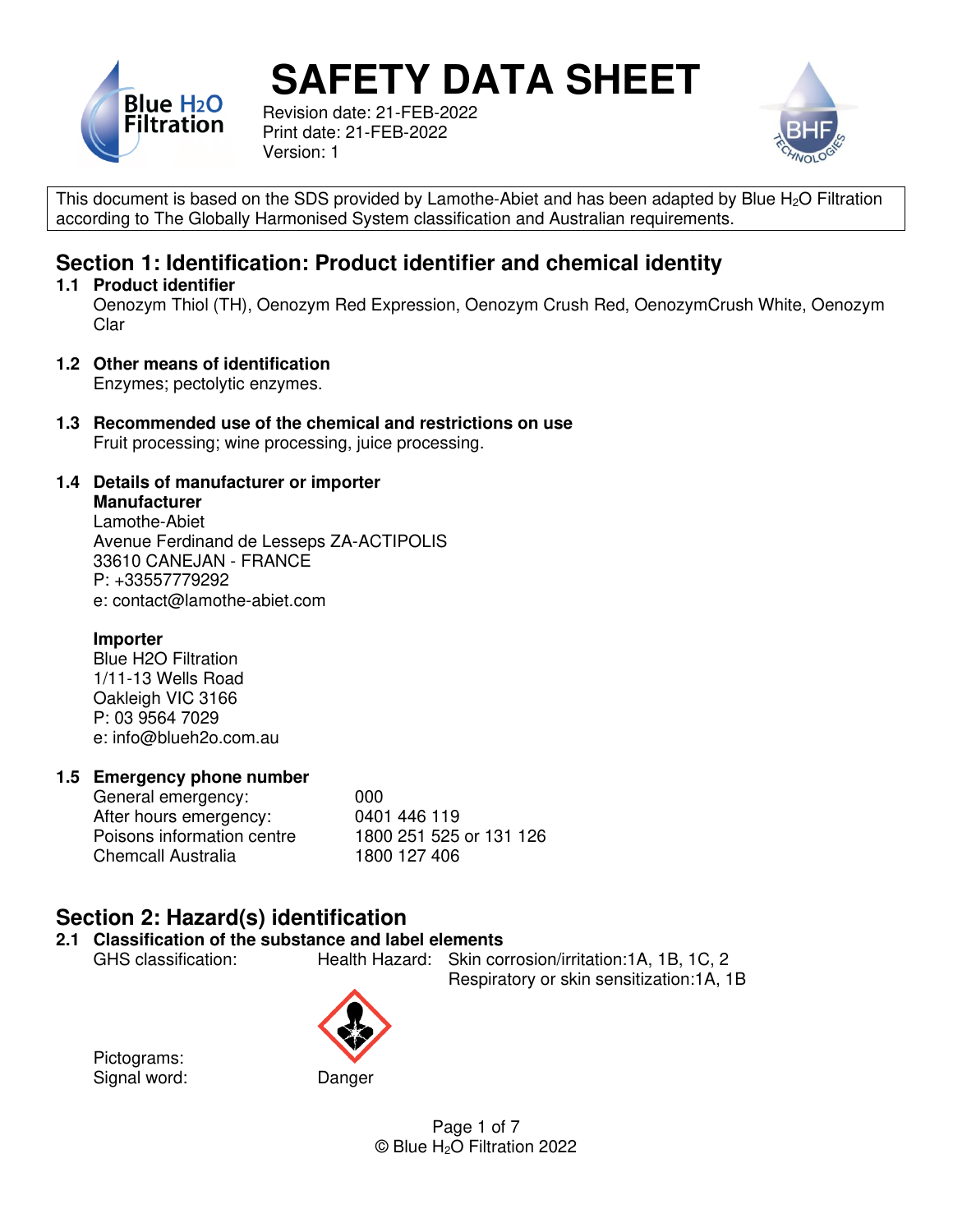

Revision date: 21-FEB-2022 Print date: 21-FEB-2022 Version: 1



| Hazard statements:        | H334: May cause allergy or asthma symptoms or breathing difficulties if<br>inhaled/ingested.                                                                                                                                                                                                                                                                                                                                                                                                                                                                  |
|---------------------------|---------------------------------------------------------------------------------------------------------------------------------------------------------------------------------------------------------------------------------------------------------------------------------------------------------------------------------------------------------------------------------------------------------------------------------------------------------------------------------------------------------------------------------------------------------------|
| Precautionary statements: | P261: Avoid breathing dust/fume/gas/mist/vapours/spray.<br>P285: In case of inadequate ventilation wear respiratory protection.<br>P304 + P341: If breathing is difficult, remove victim to fresh air and keep at<br>rest in a position comfortable for breathing.<br>P342 + P311: If experiencing respiratory symptoms call a poisons<br>information centre and/or physician.<br>P501 - Dispose of contents/container at a hazardous or special waste<br>collection point, in accordance with local, regional, national and/or<br>international regulations. |
| Additional information:   | None.                                                                                                                                                                                                                                                                                                                                                                                                                                                                                                                                                         |

#### **2.2 Other hazards**

**Skin contact:** May cause irritation on prolonged contact. Mild irritant. **Eye contact:** May cause eye irritation upon direct contact. Mild irritant. **Ingestion:** Ingestion could lead to intestinal discomfort (e.g. diarrhea, bloating, cramping, etc.). **Following inhalation:** In some cases, repeated exposure may lead to allergic sensitization based on the exposure level, duration and susceptibility of the individual. Subsequent chronic or acute exposure in sensitized persons may cause allergic reaction within minutes or a delayed effect, or a mixture of both. Typical symptoms are respiratory irritation, breathlessness, coughing, tightness and difficulty breathing.

## **Section 3: Composition and information on ingredients**

#### **3.1 Ingredients and composition**

| <b>Product identifier</b>                                                                              | <b>CAS/EC numbers</b> | <b>Substance</b><br>name/classification | Concentration |
|--------------------------------------------------------------------------------------------------------|-----------------------|-----------------------------------------|---------------|
| Oenozym Thiol (TH)<br>Oenozym Red Expression<br>Oenozym Crush Red<br>OenozymCrush White<br>OenozymClar | 9033-35-6/232-894-5   | Lyase, pectin.<br>Danger H334           | $1 - 15 \%$   |

## **Section 4: First aid measures**

#### **4.1 Description of first aid measures**

**Inhalation:** May produce an allergic reaction. May cause allergy or asthma symptoms or breathing difficulties if inhaled. Provide fresh air. In case of respiratory tract irritation, consult a physician. **Skin contact:** Prolonged contact may cause dermal irritation. After contact with skin, wash immediately with plenty of water and soap. Consult a physician.

**If on clothing:** Brush/wash off in a well-ventilated area. Clean clothing when possible.

**Eye contact:** Irritating to eyes. If product gets into the eye, keep eyelid open and rinse immediately with large quantities of water, for at least 10-15 minutes. Subsequently consult an ophthalmologist. Remove contact lenses if present and safe to do so. Consult a physician.

**Ingestion:** Rinse mouth immediately and drink plenty of water. Consult a physician.

Page 2 of 7 © Blue H2O Filtration 2022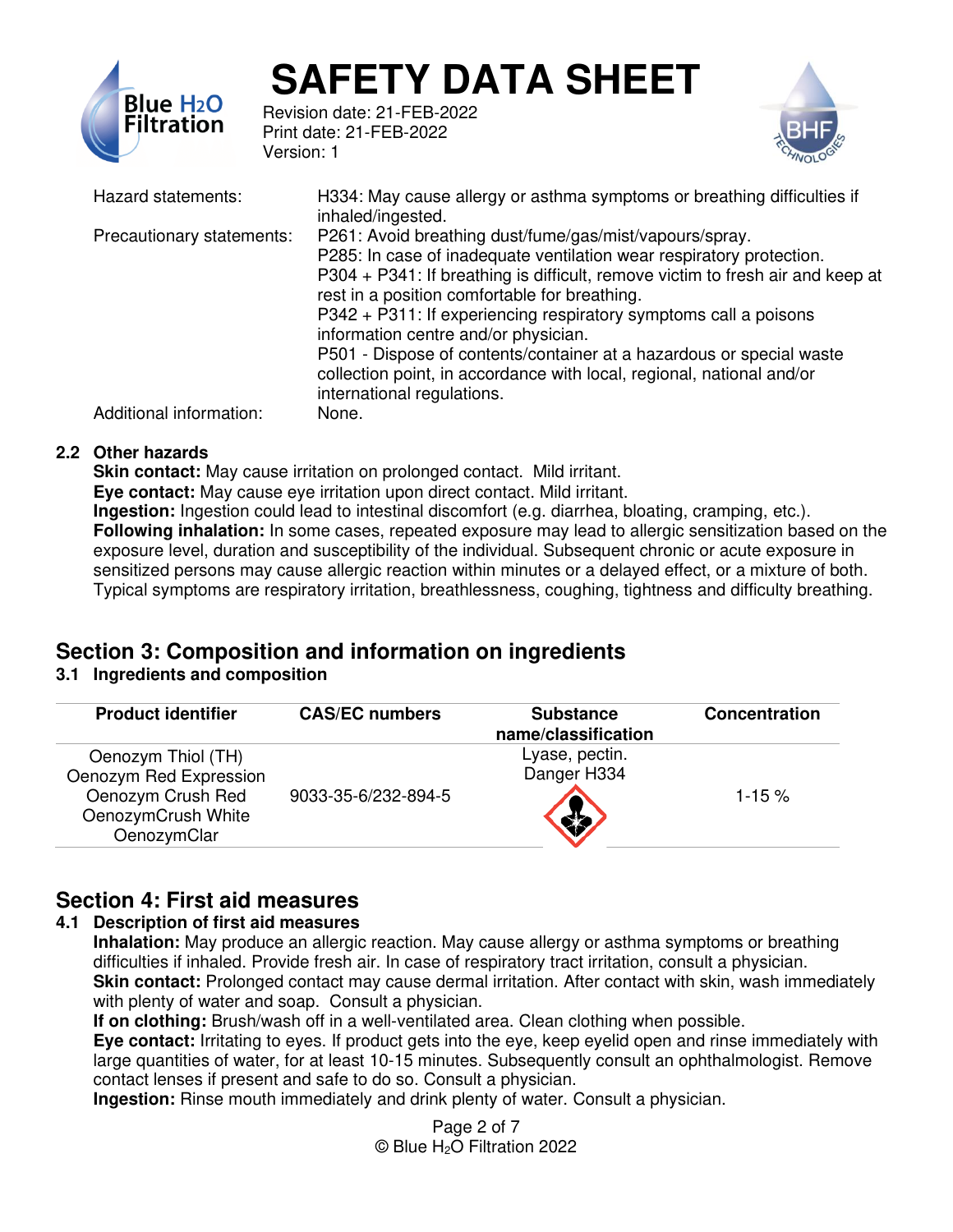

Revision date: 21-FEB-2022 Print date: 21-FEB-2022 Version: 1



#### **4.2 Symptoms caused by exposure**

Repeated exposure may lead to allergic sensitization based on the exposure level, duration and susceptibility of the individual. Subsequent chronic or acute exposure in sensitized persons may cause allergic reaction within minutes or a delayed effect, or a mixture of both. Typical symptoms are respiratory irritation, breathlessness, coughing, tightness and difficulty breathing.

**4.3 Medical attention and special treatment** 

Treat symptomatically. Consult a physician.

### **Section 5: Firefighting measures**

**5.1 Suitable extinguishing equipment**  Water, carbon dioxide  $(CO<sub>2</sub>)$ , foam, extinguishing powder. **Unsuitable extinguishing media:** High powder water jet.

#### **5.2 Specific hazards**

**In case of fire:** Toxic fumes may be released.

**5.3 Special protective equipment and precautions** 

**In case of fire:** Do not attempt to take action without suitable protective equipment. Complete protective clothing. Wear self-contained breathing apparatus. Danger of slipping by leaked/spilled product.

#### **Section 6: Accidental release measures**

**6.1 Personal precautions, protective equipment and emergency procedures**  Avoid dust formation. Do not breathe dust/fumes/gas/mist/vapours. Use personal protection equipment.

#### **6.2 Environmental precautions**

Do not allow to enter soil/subsoil. Do not flush into the sewer system or water courses.

**6.3 Methods and materials for containment and cleaning up**  Avoid release to the environment. Collect mechanically. Wash with plenty of water. Ventilate affected area.

## **Section 7: Handling and storage**

**7.1 Precautions for safe handling**  Avoid dust formation and aerosols. Use only in well-ventilated areas. Inhalation of dust/fumes/gas/mist/vapours may cause irritation of the respiratory system. Avoid contact with skin, eyes and clothes.

#### **7.2 Conditions for safe storage**

Keep container tightly closed in a cool (refrigerated), dry, dark and well-ventilated place.

Page 3 of 7 © Blue H2O Filtration 2022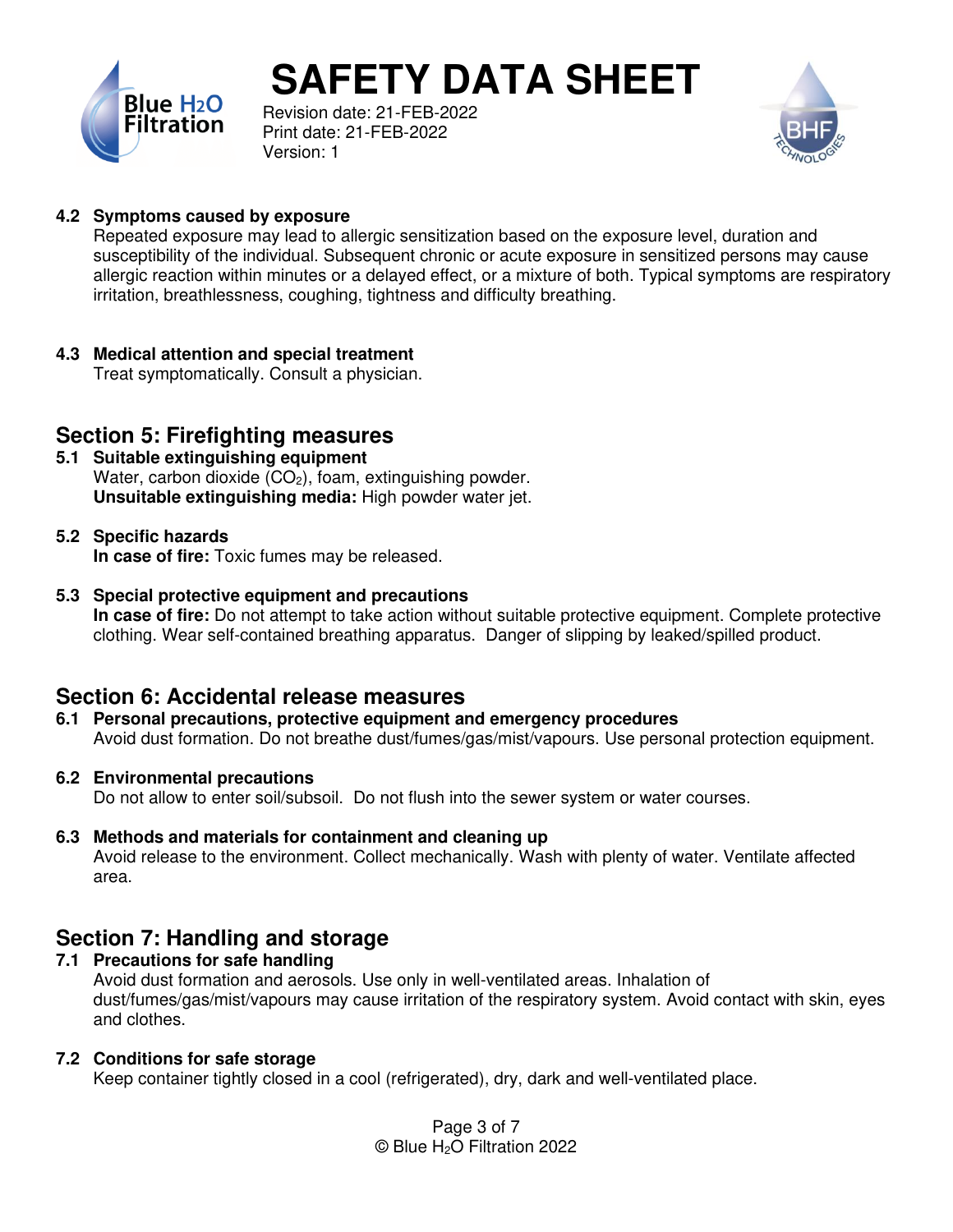

Revision date: 21-FEB-2022 Print date: 21-FEB-2022 Version: 1



## **Section 8: Exposure controls and personal protection**

- **8.1 Exposure control measures**  None.
- **8.2 Biological monitoring**  None.
- **8.3 Control banding**  None.

## **8.4 Engineering controls**

Avoid dust/aerosol formation. Provide adequate ventilation. Avoid skin contact.

#### **8.5 Individual protection measures (PPE)**

**1. Eye and face protection**  Safety glasses.

#### **2. Skin protection**

**Hand protection:** The selection of suitable gloves not only depends on the material, but also on other quality characteristics. These may vary from manufacturer to manufacturer. Since the product is a preparation from several substances, the resistance of glove materials cannot be determined in advance and must therefore be checked prior to the application.

**Suitable material:** The glove material has to be impermeable and resistant to the product. No specific recommendation regarding the glove material can be given for the. Select the glove material based on consideration of the penetration times, rates of diffusion and degradation.

**Breakthrough time:** The exact break through time must be advised by the manufacturer of the protective gloves.

#### **3. Respiratory protection**

Respiratory protection necessary if insufficient ventilation. Suitable respiratory protection apparatus: P3/N95 mask.

#### **4. Thermal hazards**

None.

## **Section 9: Physical and chemical properties**

#### **9.1 Appearance**

Brown/amber liquid.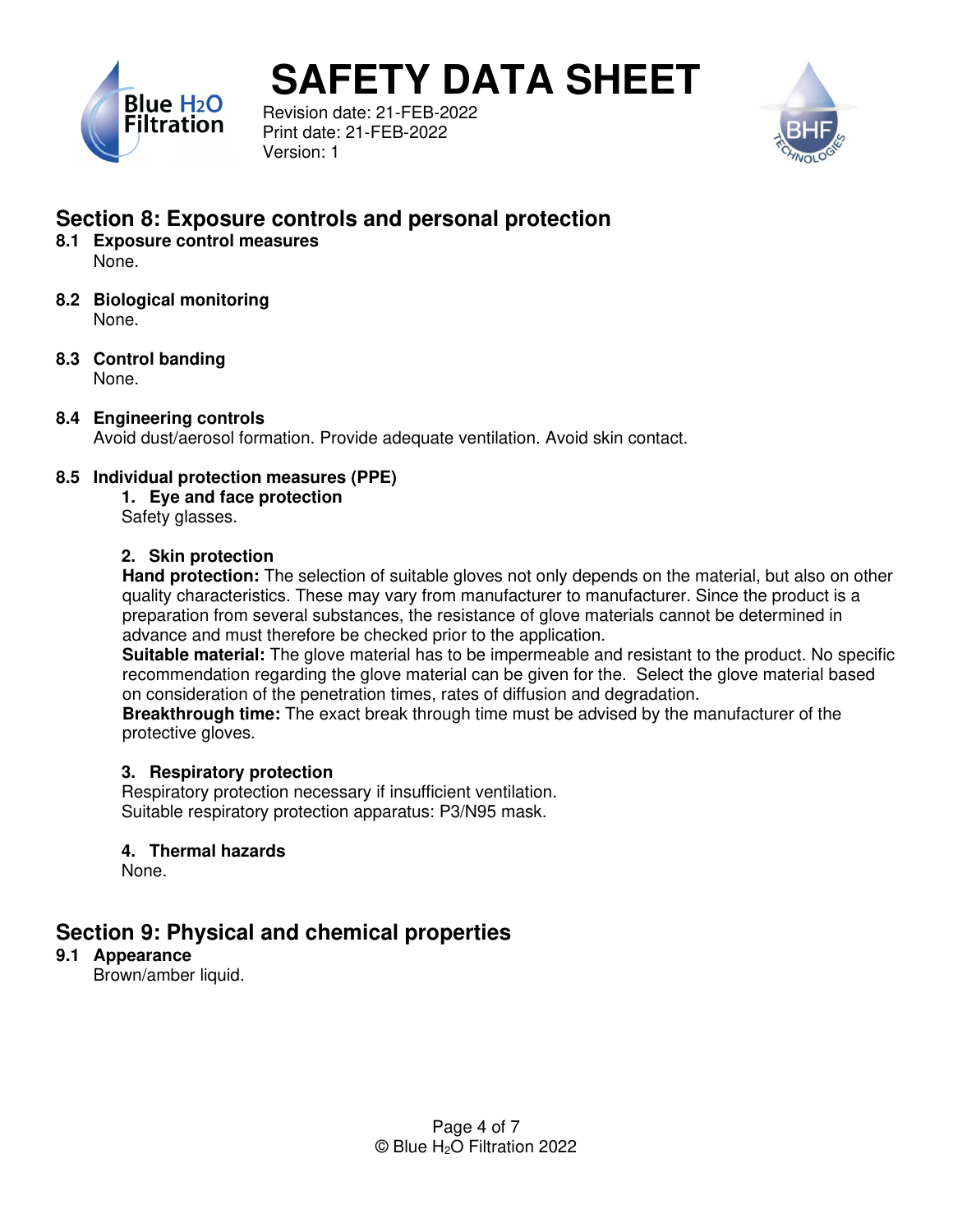



Revision date: 21-FEB-2022 Print date: 21-FEB-2022 Version: 1

#### **9.2 Physiochemical data**

#### **9.3 Other information**

Omitted data from Table 9.2 indicates that these are not relevant to the safe usage of the product.

## **Section 10: Stability and reactivity**

#### **10.1 Reactivity**

No data available.

#### **10.2 Chemical stability**

Chemically stable under normal conditions of usage.

#### **10.3 Possibility of hazardous reactions**

No data available.

#### **10.4 Conditions to avoid**

Avoid heat, humidity and poor ventilation.

#### **10.5 Incompatible materials**

High temperatures  $(> 20 °C)$ .

#### **10.6 Hazardous decomposition products**

No data available.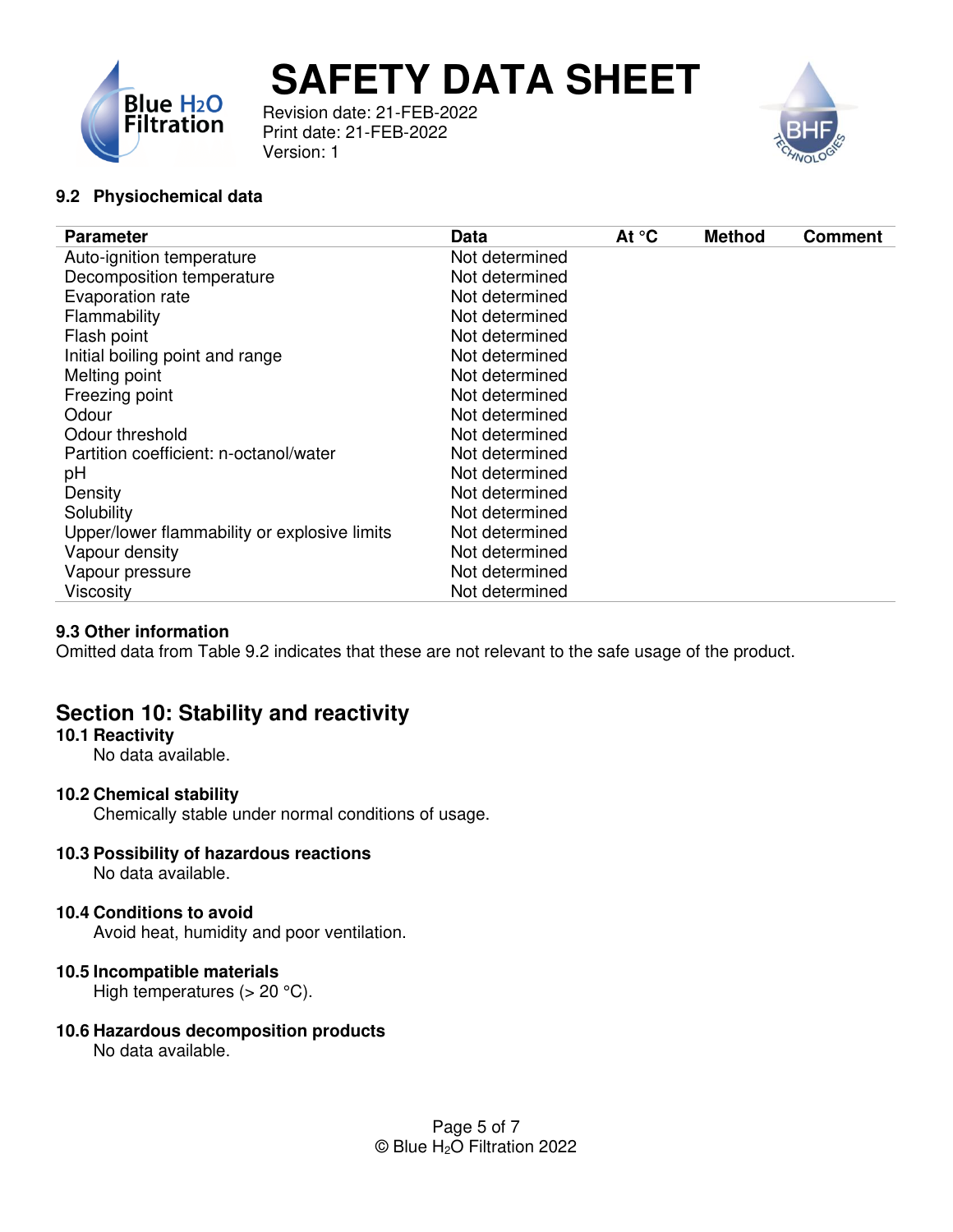

Revision date: 21-FEB-2022 Print date: 21-FEB-2022 Version: 1



#### **Section 11: Toxicological information 11.1 Toxological information relevant to health hazard category**

| <b>Parameter</b>                                             | Data/comment                                                                                                                                                                                                                                                                                                                                                                          |
|--------------------------------------------------------------|---------------------------------------------------------------------------------------------------------------------------------------------------------------------------------------------------------------------------------------------------------------------------------------------------------------------------------------------------------------------------------------|
| Acute toxicity                                               | No data available.                                                                                                                                                                                                                                                                                                                                                                    |
| Skin corrosion/irritation                                    | May cause irritation on prolonged contact. OECD 404.                                                                                                                                                                                                                                                                                                                                  |
| Serious eye damage/irritation                                | May cause irritation on contact. OECD 405.                                                                                                                                                                                                                                                                                                                                            |
| Respiratory or skin sensitisation                            | In some cases, repeated exposure may lead to<br>allergic sensitization based on the exposure level,<br>duration and susceptibility of the individual.<br>Subsequent chronic or acute exposure in sensitized<br>persons may cause allergic reaction in minutes or a<br>delayed effect, or a mixture of both. Typical symptoms<br>are respiratory irritation, breathlessness, coughing, |
| Germ cell mutagenicity                                       | tightness in the chest and difficulty breathing.<br>No data available.                                                                                                                                                                                                                                                                                                                |
| Carcinogenicity                                              | No data available.                                                                                                                                                                                                                                                                                                                                                                    |
| Reproductive toxicity                                        | No data available.                                                                                                                                                                                                                                                                                                                                                                    |
| Specific target organ toxicity (STOT) – single<br>exposure   | No data available.                                                                                                                                                                                                                                                                                                                                                                    |
| Specific target organ toxicity (STOT) – repeated<br>exposure | No data available.                                                                                                                                                                                                                                                                                                                                                                    |
| Aspiration hazard                                            | No data available.                                                                                                                                                                                                                                                                                                                                                                    |
|                                                              |                                                                                                                                                                                                                                                                                                                                                                                       |

#### **11.2 Other information**

None.

## **Section 12: Ecological information**

#### **12.1 Ecotoxicity**

The product is not considered harmful to aquatic organisms nor to cause longterm adverse effects in the environment.

#### **12.2 Persistence and degradability**

No negative effects expected. Readily biodegradable.

#### **12.3 Bioaccumulative potential**

No data available.

#### **12.4 Mobility in soil**

No data available.

#### **12.5 Other adverse effects**

No data available.